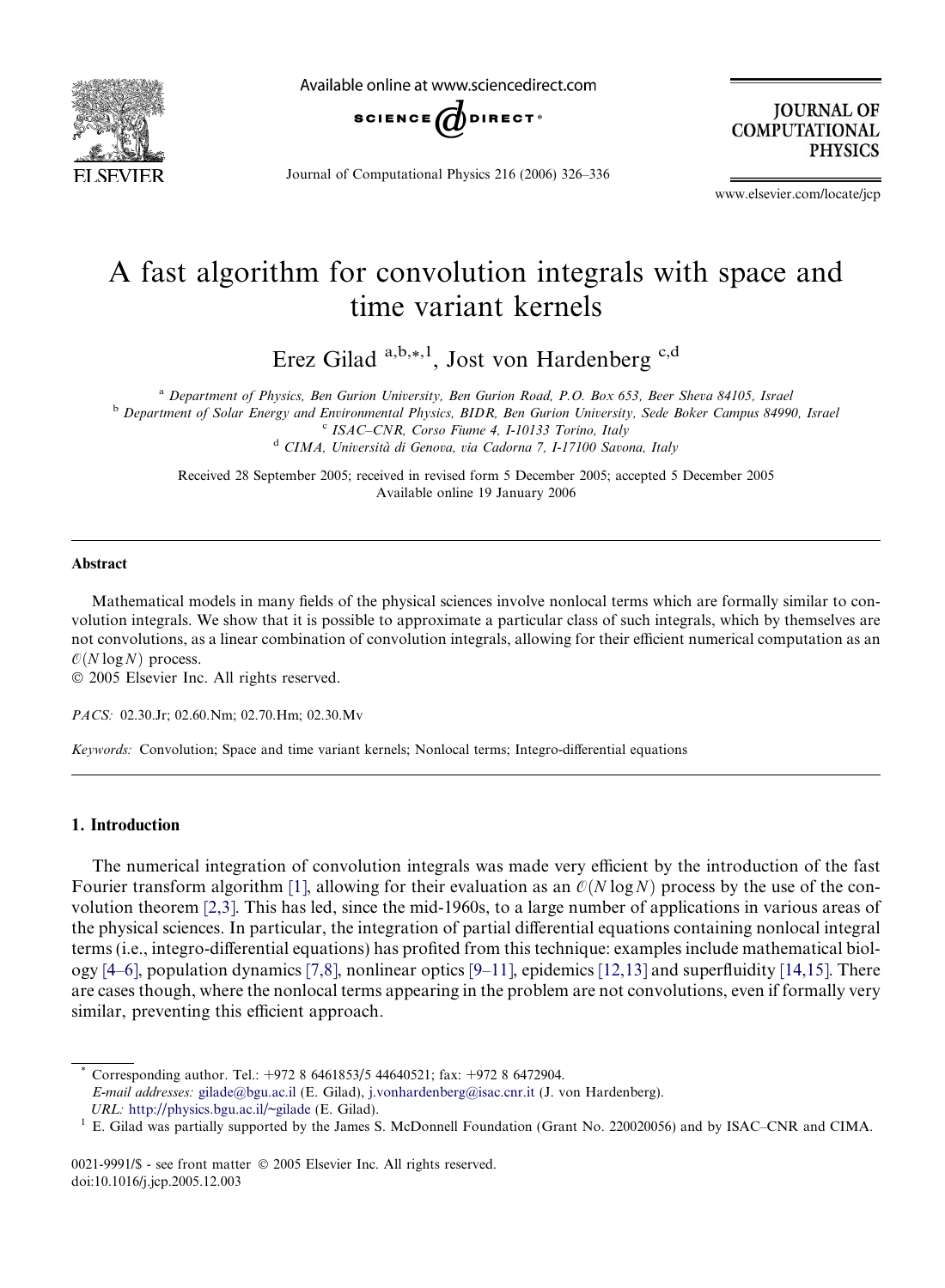<span id="page-1-0"></span>One particular example of such a situation, which motivated this work, is given by the integral terms appearing in [\[16–19\]](#page-10-0), describing a two-dimensional spatially extended dynamical model for water-vegetation interactions in drylands. The nonlocal terms in that model are of the form

$$
I_1(\mathbf{r}) = \int_D \mathcal{K}[\mathbf{r} - \mathbf{r}'; \phi(\mathbf{r}')] \psi(\mathbf{r}') d\mathbf{r}'
$$
\n(1)

or

$$
I_2(\mathbf{r}) = \int_D \mathcal{K}[\mathbf{r} - \mathbf{r}'; \phi(\mathbf{r})] \psi(\mathbf{r}') d\mathbf{r}',
$$
\n(2)

where, in that example,  $\psi$  represents either a biomass density field (in the case of Eq. (1)) or a soil-water density field (in the case of Eq. (2)), and the integration is taken over a domain D (the time dependence of the fields is omitted for convenience). The kernel function  $\mathcal K$  represents in this example the effect of the root system and was chosen as a two-dimensional Gaussian with a characteristic width  $\phi$ , which is a linear function of the biomass density. This feature models the dependence of the root system extension on biomass (the larger the biomass, the longer its roots). The scalar field  $I_1(r)$  describes the consumption rate of soil water at a point r by the biomass, whereas the field  $I_2(\mathbf{r})$  describes the growth rate of a biomass patch at a point  $\mathbf{r}$ . Both integrals  $I_1(r)$  and  $I_2(r)$  cannot be written as convolutions due to the kernel dependence on  $\phi$ , which implies a dependence of the kernel on either  $\bf{r}$  or  $\bf{r}'$ . Similar integrals also arise in the fields of image processing [\[20,21\]](#page-10-0) and of nonstationary linear signal filtering [\[22\].](#page-10-0)

In this paper, we present a fast algorithm for approximating nonlocal terms of the form of Eqs. (1) and (2) for different kernel functions, including the examples of Exponential, Gaussian, and Lorentzian kernels, in one, two and three dimensions. The paper is organized as follows: in Section 2 we present schematically the algorithm with some remarks on its computational cost. Due to the heuristic approach of this section, some aspects of the algorithm are discussed briefly, and a more detailed description is deferred to subsequent sections. In Sections [3 and 4](#page-3-0) we show in detail how the approximation coefficients required by the algorithm can be computed, with a few specific examples. The accuracy which can be achieved using this algorithm and the relevant factors controlling the error in the approximation are discussed in Section [5.](#page-6-0) In Section [6](#page-8-0) we show some examples of numerical performances and we conclude with some final remarks in Section [7.](#page-9-0)

## 2. The algorithm

Our goal is to evaluate integral terms of the form of Eq. (1) or (2), where both  $\phi$  and  $\psi$  are known scalar fields over a  $\mathscr{D}$ -dimensional domain D. We assume that D allows for the computation of Fourier transforms and that the kernel function  $\mathcal K$  is well defined in the sense that its integral over D converges.

Clearly, unless the dependence on  $\phi$  can be factored out of the kernel, in general the integrals in Eq. (1) or (2) are not convolutions since, due to the dependence of the field  $\phi$  on r or r',  $\mathcal{K}$  is not a function of r – r' alone. This prevents us from using the convolution theorem to evaluate the terms  $I_1(\mathbf{r})$  and  $I_2(\mathbf{r})$  trivially as a product of two fields in Fourier space. The main idea described in this paper is to approximate the kernel, for any value of  $\phi$ , as a linear superposition of instances of the same kernel, evaluated at fixed values of  $\phi$ . This shifts the implicit kernel dependence on space to the linear approximation coefficients, thus enabling the evaluation of the integral as a linear combination of convolutions.

To be more specific, we write the following approximation to the kernel function  $\mathcal{K}$ :

$$
\mathcal{K}(\mathbf{s};\phi) \approx \widetilde{\mathcal{K}}(\mathbf{s};\phi) \equiv \sum_{l=1}^{N_I} \alpha_l(\phi) \mathcal{K}(\mathbf{s};\phi_l),
$$
\n(3)

where  $N_l$  is the number of terms in the approximation,  $\{\phi_l\}$  is a series of constants and  $\alpha_l(\phi)$  are unknown functions of  $\phi$ . Note that the basis functions in this expansion are given by the same kernel function we wish to approximate, computed at fixed values of  $\phi$ . This is a natural choice, as it allows for an exact reproduction of the kernel whenever  $\phi = \phi_l$  (see Section [5](#page-6-0) for more details). Since the field  $\phi$  depends on space, the approximation coefficients, being functions of  $\phi$ , have an implicit dependence on space,  $\alpha_i(\phi) = \alpha_i[\phi(\mathbf{r})]$  or  $\alpha_i(\phi) =$  $\alpha_l[\phi(\mathbf{r}')]$ . As we will show in Section [3](#page-3-0), optimal coefficients  $\alpha_l(\phi)$  can be easily computed by minimization of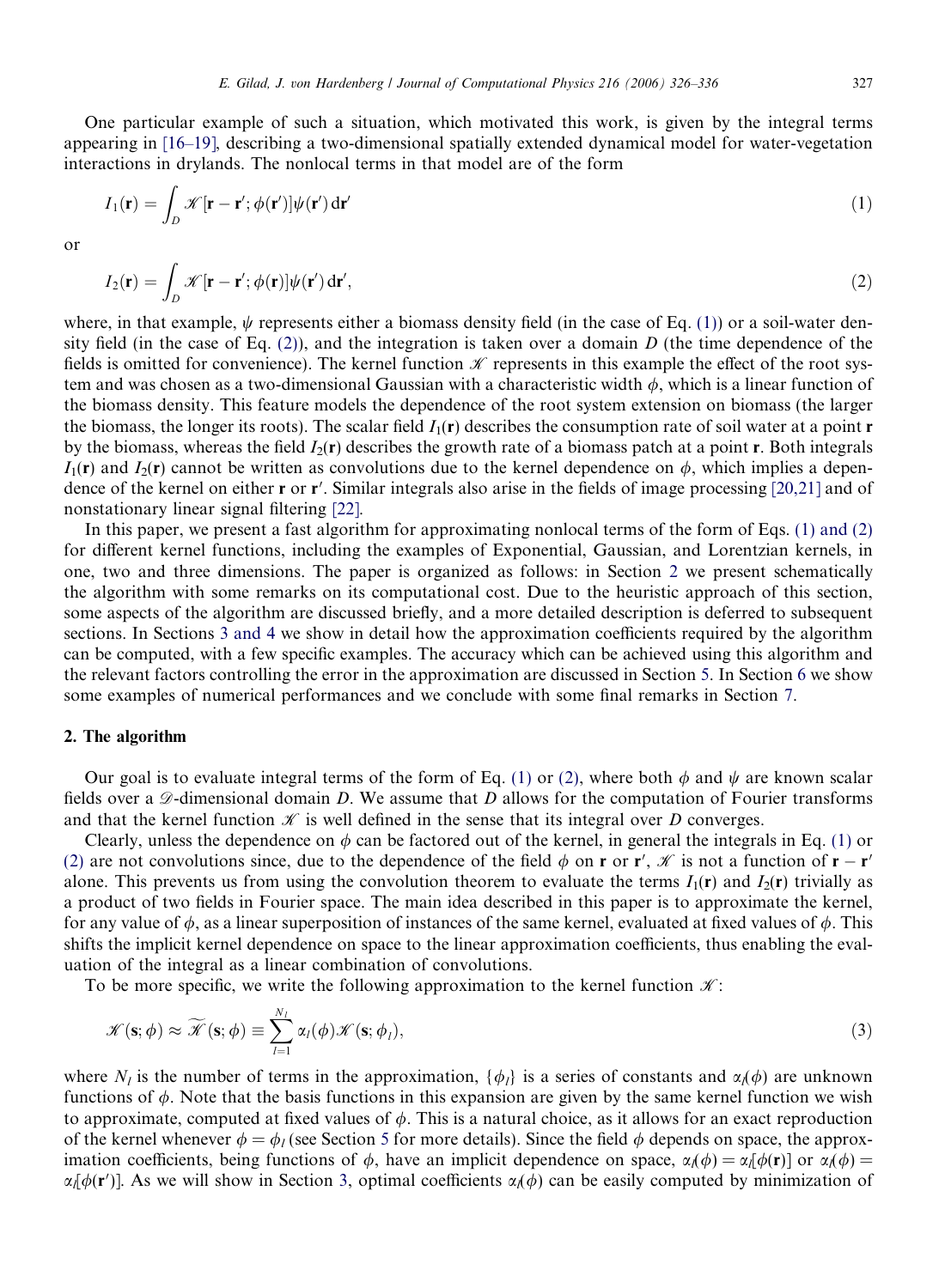an appropriately defined error, and, as we will show in Section [4,](#page-3-0) in some cases exact closed form formulas can be derived. The series { $\phi_l$ } and the number of terms used in the approximation,  $N_l$ , represent free parameters of the approximation which should be chosen according to the distribution of  $\phi$  values in the specific problem: we will discuss this issue in Section [5](#page-6-0).

For simplicity we start our illustration with the case of Eq. [\(1\)](#page-1-0), when  $\phi$  is a function of r'. Substituting Eq.  $(3)$  into Eq.  $(1)$  gives

$$
I_1(\mathbf{r}) \approx \int_D \left[ \sum_{l=1}^{N_l} \alpha_l(\phi) \mathcal{K}(\mathbf{r} - \mathbf{r}'; \phi_l) \right] \psi(\mathbf{r}') d\mathbf{r}' = \sum_{l=1}^{N_l} \int_D \mathcal{K}(\mathbf{r} - \mathbf{r}'; \phi_l) \alpha_l(\phi) \psi(\mathbf{r}') d\mathbf{r}', \tag{4}
$$

which we rewrite as

$$
I_1(\mathbf{r}) \approx \sum_{l=1}^{N_l} \int_D f_l(\mathbf{r} - \mathbf{r}') g_l(\mathbf{r}') d\mathbf{r}' = \sum_{l=1}^{N_l} f_l * g_l,
$$
\n(5)

where

$$
f_l(\mathbf{r} - \mathbf{r}') = \mathcal{K}(\mathbf{r} - \mathbf{r}'; \phi_l), \quad g_l(\mathbf{r}') = \alpha_l[\phi(\mathbf{r}')] \psi(\mathbf{r}')
$$
(6)

and the operator "\*" denotes a convolution of two fields over the domain  $D$ . As shown by Eq. (5), the field  $I_1(r)$  is now approximated by a sum of  $N_l$  convolutions which can be efficiently evaluated in Fourier space thanks to the convolution theorem.

In case the field  $\phi$  in the kernel depends on r instead on r', as in Eq. [\(2\),](#page-1-0) the resulting approximation can be similarly written as

$$
I_2(\mathbf{r}) \approx \sum_{l=1}^{N_l} \alpha_l(\phi) \int_D f_l(\mathbf{r} - \mathbf{r}') g'_l(\mathbf{r}') d\mathbf{r}' = \sum_{l=1}^{N_l} \alpha_l[\phi(\mathbf{r})](f_l * g'_l),
$$
\n(7)

where now

$$
f_l(\mathbf{r} - \mathbf{r}') = \mathcal{K}(\mathbf{r} - \mathbf{r}'; \phi_l), \quad g'_l(\mathbf{r}') = \psi(\mathbf{r}'). \tag{8}
$$

The algorithm's different steps can be summarized as follows, using the convolution theorem for evaluating the integrals:

Algorithm 1. Approximation of convolution integrals with space–time variant kernels:

- (1) Choose  $N_l$  constants  $\{\phi_l\};$
- (2) Compute the approximation coefficients  $\alpha_l(\phi)$  as described in Section [3](#page-3-0);

(3) Compute

$$
I_1(\mathbf{r}) \approx \mathcal{F}^{-1} \left[ \sum_{l=1}^{N_l} \mathcal{F}(f_l) \mathcal{F}(g_l) \right]
$$
 (9)

or

$$
I_2(\mathbf{r}) \approx \mathscr{F}^{-1}\left[\sum_{l=1}^{N_l} \alpha_l(\phi) \mathscr{F}(f_l) \mathscr{F}(g'_l)\right],\tag{10}
$$

where the operators  $\mathscr F$  and  $\mathscr F^{-1}$  indicate a direct and inverse Fourier transform, respectively, and the fields  $f_l$ ,  $g_l$  and  $g'_l$  are defined above.

In case the evaluation of  $I_1(\mathbf{r})$  or  $I_2(\mathbf{r})$  needs to be iterated, as is usually the case when the problem is time dependent, some of the terms above need to be computed only once. In particular, since  $f_i$  is simply the kernel function evaluated at a fixed  $\phi_l$ , its Fourier transform  $\mathcal{F}(f_l)$  can be evaluated once for all at the beginning of the code. In case the evaluation of the coefficients  $\alpha(\phi)$  is time consuming, they can be evaluated for discretized values of  $\phi$  once for all at the beginning.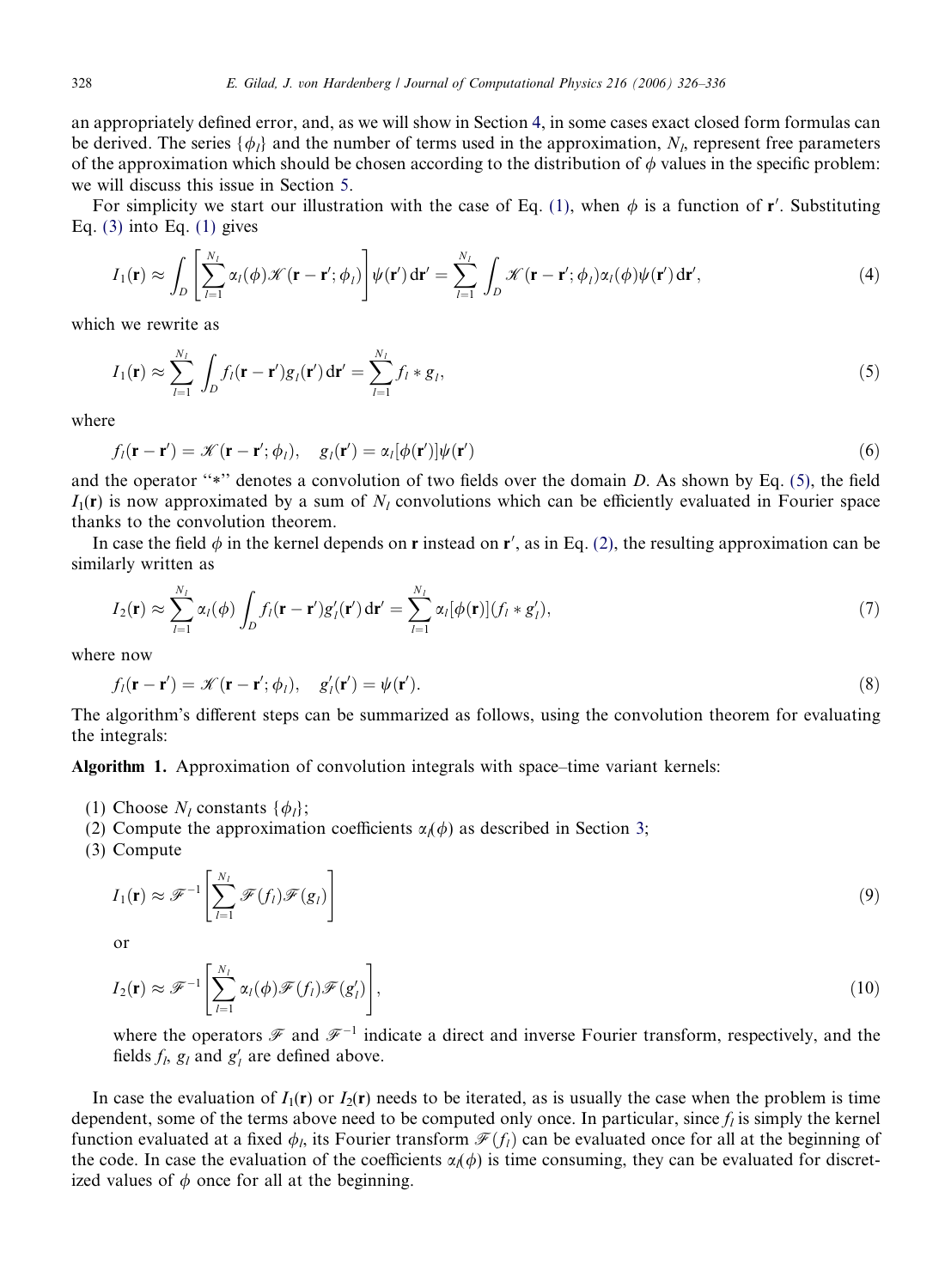<span id="page-3-0"></span>The computational complexity of this algorithm is of order  $\mathcal{O}[N,N\log(N)]$ , where N is the number of grid points in the spatial domain of interest; This has to be compared with a complexity of  $\mathcal{O}(N^2)$  if a direct, brute force, approach is used. Since a fairly small number of terms in the approximation  $(N_1 \ll N)$  is enough to obtain a good approximation, as is shown in the following, the advantage for large values of N is obvious.

### 3. Computing the approximation coefficients

We compute optimal approximation coefficients  $\alpha(\phi)$  for a kernel function  $\mathcal{K}(s; \phi)$ , by applying a standard minimization procedure to a measure of the approximation error. For any given, fixed,  $\phi$ , we write a measure of the error in the kernel approximation,  $\mathscr{K}(\mathbf{s}; \phi)$ , as a functional of  $\alpha_i(\phi)$  and of N<sub>i</sub>:

$$
\mathfrak{F}[\alpha_l(\phi), N_l] \equiv \int_{\phi} \int_{D} \left[ \widetilde{\mathcal{K}}(\mathbf{s}; \phi, N_l) - \mathcal{K}(\mathbf{s}; \phi) \right]^2 d\mathbf{s} d\phi, \tag{11}
$$

where D is the physical domain and  $\Phi$  is the domain spanned by the values of  $\phi$ . Having fixed N<sub>l</sub>, we wish to minimize the functional  $\mathfrak{F}[\alpha_l(\phi)]$  with respect to all  $\alpha_l$ . We use the method of variations [\[23,24\],](#page-10-0) and define a small variation in  $\alpha_i(\phi)$  as  $\alpha_i(\phi) + \delta \alpha_i(\phi)$ . Substituting this into Eqs. [\(3\) and \(11\)](#page-1-0) and expanding up to firstorder in  $\delta \alpha_i(\phi)$  gives

$$
\mathfrak{F} + \delta \mathfrak{F} = \int_{\Phi} \int_{D} \left\{ \sum_{l} \{ [\alpha_{l}(\phi) + \delta \alpha_{l}(\phi)] \mathcal{K}(\mathbf{s}; \phi_{l}) \} - \mathcal{K}(\mathbf{s}; \phi) \right\}^{2} d\mathbf{s} d\phi
$$
  
\n
$$
= \int_{\Phi} \int_{D} \left[ \sum_{l} \alpha_{l}(\phi) \mathcal{K}(\mathbf{s}; \phi_{l}) - \mathcal{K}(\mathbf{s}; \phi) + \sum_{l} \delta \alpha_{l}(\phi) \mathcal{K}(\mathbf{s}; \phi_{l}) \right]^{2} d\mathbf{s} d\phi
$$
  
\n
$$
= \int_{\Phi} \int_{D} \left[ \sum_{l} \alpha_{l}(\phi) \mathcal{K}(\mathbf{s}; \phi_{l}) - \mathcal{K}(\mathbf{s}; \phi) \right]^{2} d\mathbf{s} d\phi
$$
  
\n
$$
+ 2 \int_{\Phi} \int_{D} \left[ \sum_{l} \alpha_{l}(\phi) \mathcal{K}(\mathbf{s}; \phi_{l}) - \mathcal{K}(\mathbf{s}; \phi) \right] \left[ \sum_{j} \delta \alpha_{j}(\phi) \mathcal{K}(\mathbf{s}; \phi_{j}) \right] d\mathbf{s} d\phi + \mathcal{O}(\delta \alpha^{2}). \tag{12}
$$

Hence, we obtain an expression for the variation in  $\mathfrak{F}$  with respect to variations in  $\alpha_l$ 

$$
\delta \mathfrak{F} = 2 \int_{\phi} \sum_{j} \left\{ \int_{D} \left[ \sum_{l} \alpha_{l}(\phi) \mathcal{K}(\mathbf{s}; \phi_{l}) \mathcal{K}(\mathbf{s}; \phi_{j}) - \mathcal{K}(\mathbf{s}; \phi) \mathcal{K}(\mathbf{s}; \phi_{j}) \right] \mathrm{d}\mathbf{s} \right\} \delta \alpha_{j}(\phi) \, \mathrm{d}\phi
$$
\n
$$
= 2 \int_{\phi} \sum_{j} \left[ \sum_{l} M_{jl} \alpha_{l}(\phi) - b_{j}(\phi) \right] \delta \alpha_{j}(\phi) \, \mathrm{d}\phi, \tag{13}
$$

where we defined

$$
M_{jl} \equiv \int_D \mathcal{K}(\mathbf{s}; \phi_j) \mathcal{K}(\mathbf{s}; \phi_l) \, \mathrm{d}\mathbf{s}, \quad b_j(\phi) \equiv \int_D \mathcal{K}(\mathbf{s}; \phi) \mathcal{K}(\mathbf{s}; \phi_j) \, \mathrm{d}\mathbf{s}.\tag{14}
$$

The requirement  $\delta \mathfrak{F} = 0$  for any  $\delta \alpha(\phi)$  yields a set of  $N_l$  linear equations for the approximation coefficients

$$
\sum_{l=1}^{N_I} M_{jl} \alpha_l(\phi) = b_j(\phi), \quad j = 1, \dots, N_I,
$$
\n(15)

which in some cases can be solved analytically, providing an exact, compact expression for  $\alpha_l$  as a function of  $\phi$ . Alternatively this linear system can be solved numerically for discrete values of  $\phi$ .

## 4. Examples for some common kernel functions

In this section we will demonstrate the method described above to compute the approximation coefficients, applying it to some common kernel functions and deriving analytical expressions for the dependence of  $\alpha_l$  on  $\phi$ .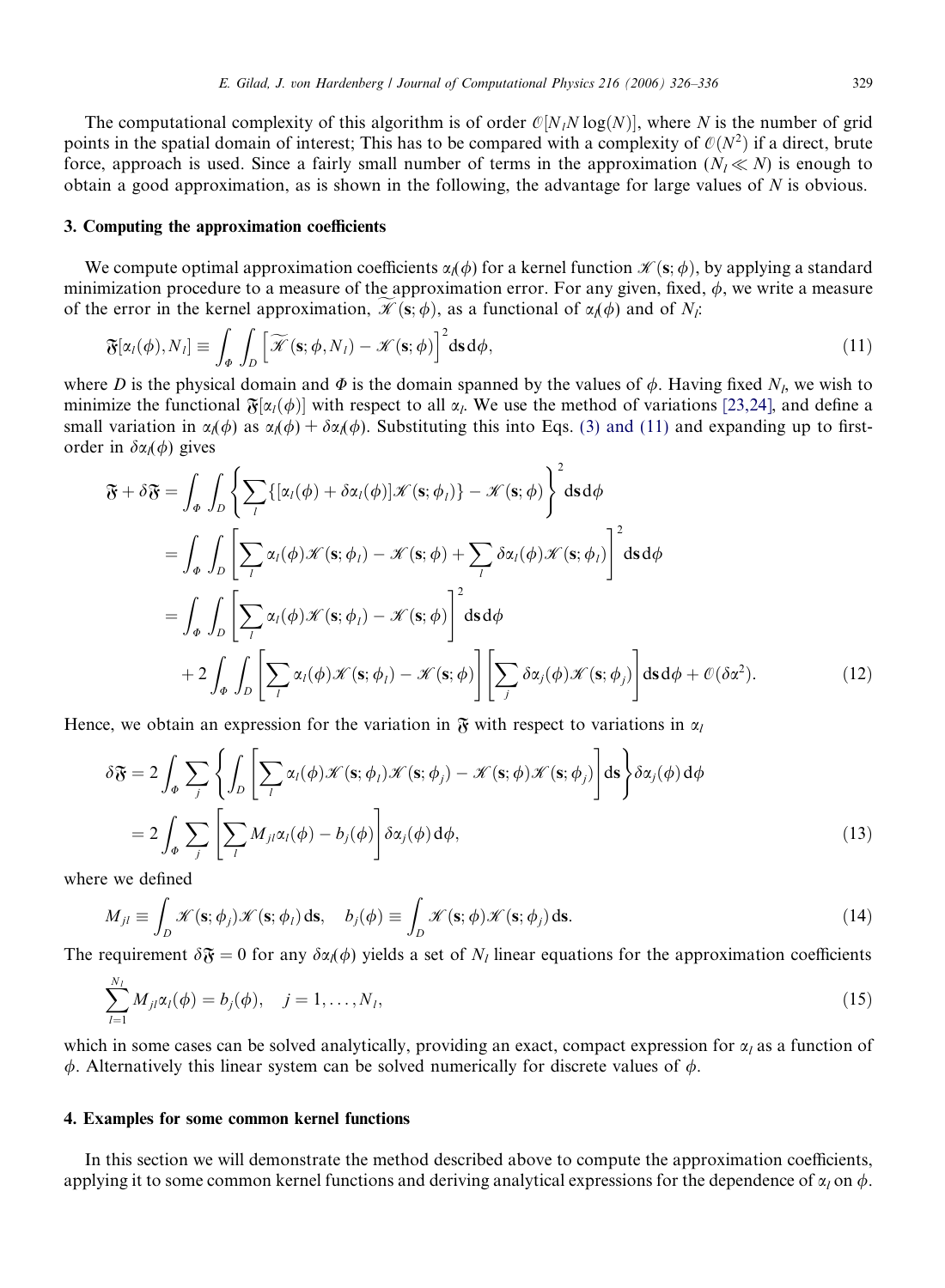<span id="page-4-0"></span>Typical shapes of the resulting approximation coefficients  $\alpha(\phi)$  as a function of  $\phi$  are summarized in Fig. 1, with different choices of the series  $\{\phi_l\}$ . Notice the property that, whenever  $\phi = \phi_l$ , then  $\alpha_l(\phi_l) = 1$ , while  $\alpha_{i\neq j}(\phi_{l}) = 0$ , which results from having used as basis functions for the approximation instances of the same kernel we wish to approximate, computed at  $\{\phi_l\}$ .

## 4.1. One-dimensional decaying exponential

We consider a decaying Exponential kernel in an infinite one-dimensional domain, with a characteristic length determined by  $\phi$ 

$$
\mathcal{K}(s; \phi) = e^{-\frac{|s|}{\phi}}.\tag{16}
$$

We assume that the range of possible  $\phi$  values in the problems is given by  $\phi \in \Phi$  ( $\phi > 0$ ). We define a series  $\{\phi_l\}_{l=1}^{N_l} \in \Phi$  and approximate the kernel according to Eq. [\(3\)](#page-1-0)

$$
e^{-\frac{|s|}{\phi}} \approx \sum_{l=1}^{N_l} \alpha_l(\phi) e^{-\frac{|s|}{\phi_l}}.
$$
\n(17)



Fig. 1. Typical shapes of the approximation coefficients  $\alpha_i(\phi)$  as a function of  $\phi$  for three different kernels and three different choices of the series  $\{\phi_l\}$ , with  $N_l = 5$ . The coefficients  $\alpha_l(\phi)$  are shown for: (a) one-dimensional decaying Exponential kernel (Eq. [\(19\)](#page-5-0)), with  $\{\phi_l\}$ distributed according to  $\phi_l \sim l^2$ , (b) two-dimensional Gaussian kernel, (Eq. [\(23\)](#page-5-0)), with  $\{\phi_l\}$  distributed according to  $\phi_l \sim 2^{l/2}$  and (c) three-dimensional Lorentzian kernel (Eq. [\(27\)\)](#page-6-0), with  $\{\phi_i\}$  distributed according to  $\phi_i \sim l$ . Notice that whenever  $\phi = \phi_i$ ,  $\alpha_i(\phi_i) = 1$ , while  $\alpha_{j \neq j}(\phi_j) = 0$ . All series  $\{\phi_i\}$  are distributed over the range  $\Phi = [0, 1]$  and are normalized such that  $\phi_{N_i} = 1$ .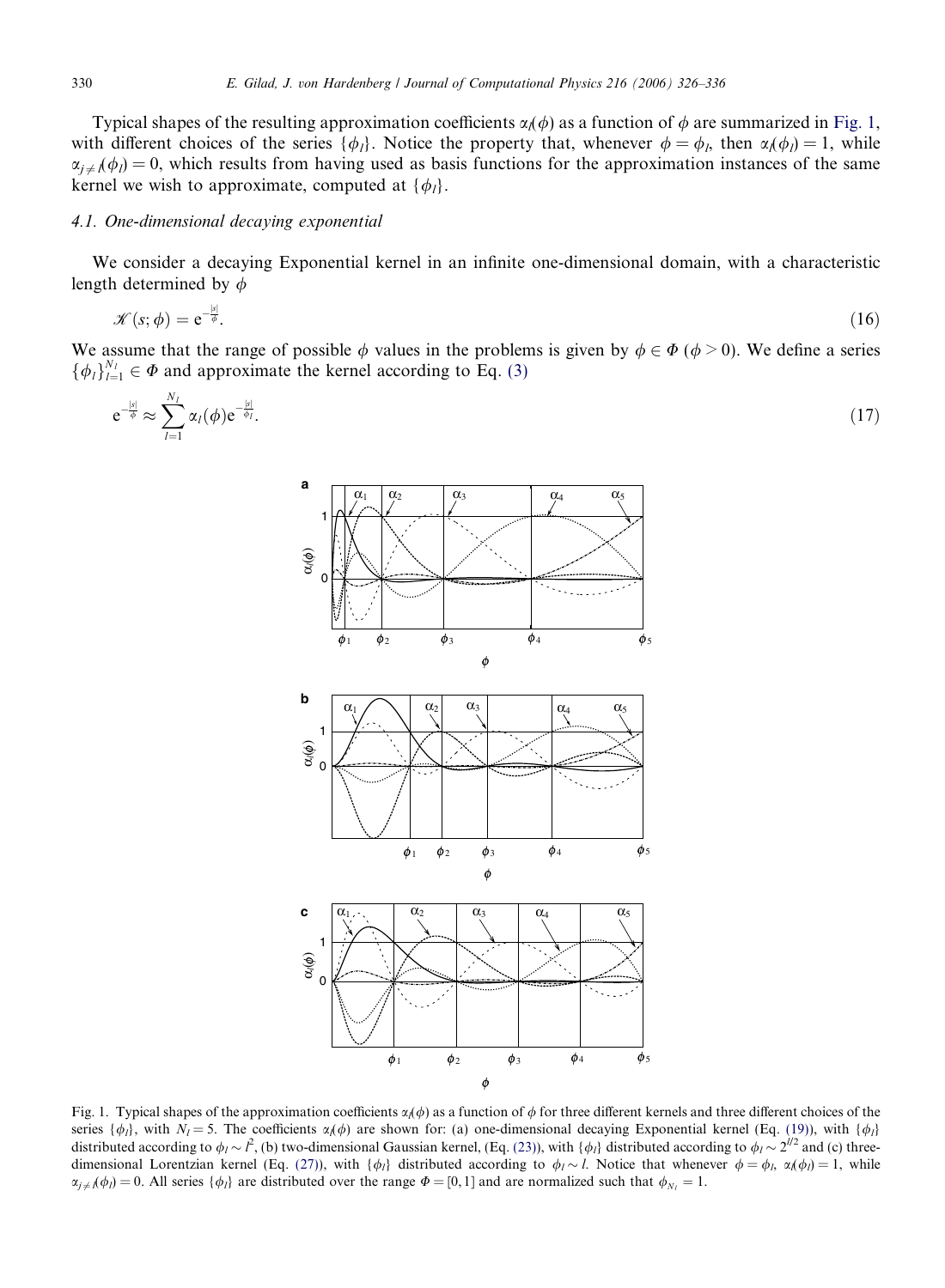<span id="page-5-0"></span>We calculate the entries  $M_{jl}$  and  $b_j(\phi)$  of the linear system in Eq. [\(15\)](#page-3-0) using Eq. [\(14\)](#page-3-0) as follows:

$$
M_{jl} = \int_{-\infty}^{\infty} e^{-\frac{|s|}{\phi_j}} e^{-\frac{|s|}{\phi_l}} ds = 2 \frac{\phi_j \phi_l}{\phi_j + \phi_l},
$$
  
\n
$$
b_j(\phi) = \int_{-\infty}^{\infty} e^{-\frac{|s|}{\phi}} e^{-\frac{|s|}{\phi_l}} ds = 2 \frac{\phi \phi_j}{\phi + \phi_j}.
$$
\n(18)

The solution of the linear system equation [\(15\),](#page-3-0) using these entries, yields the following analytic expression for the approximation coefficients (see Fig.  $1(a)$ ):

$$
\alpha_l(\phi) = \frac{2\phi}{\phi + \phi_l} \prod_{j \neq l} \frac{\phi - \phi_j}{\phi_l - \phi_j} \frac{\phi_l + \phi_j}{\phi + \phi_j}.
$$
\n(19)

## 4.2. Two-dimensional Gaussian

We consider a Gaussian kernel in an infinite two-dimensional domain, with a characteristic width determined by  $\phi$ ,

$$
\mathcal{K}(\mathbf{s};\phi) = \mathrm{e}^{-\frac{|\mathbf{s}|^2}{2\phi^2}}.\tag{20}
$$

We assume that  $\phi \in \Phi (\phi > 0)$  and define the series  $\{\phi_l\}_{l=1}^{N_l} \in \Phi$ . The kernel can be approximated using Eq. [\(3\)](#page-1-0)

$$
e^{-\frac{|s|^2}{2\phi^2}} \approx \sum_{l=1}^{N_l} \alpha_l(\phi) e^{-\frac{|s|^2}{2\phi_l^2}}.
$$
\n(21)

We calculate the entries  $M_{jl}$  and  $b_j(\phi)$  of the linear system in Eq. [\(15\)](#page-3-0) using Eq. [\(14\)](#page-3-0) as follows:

$$
M_{jl} = \int_{D} e^{-\frac{|\mathbf{s}|^{2}}{2\phi_{j}^{2}}} e^{-\frac{|\mathbf{s}|^{2}}{2\phi_{l}^{2}}} d\mathbf{s} = 2\pi \int_{0}^{\infty} e^{-\frac{s^{2}}{2} \left(\frac{1}{\phi_{j}^{2}} + \frac{1}{\phi_{l}^{2}}\right)} s ds = 2\pi \frac{\phi_{j}^{2} \phi_{l}^{2}}{\phi_{j}^{2} + \phi_{l}^{2}},
$$
  
\n
$$
b_{j}(\phi) = \int_{D} e^{-\frac{|\mathbf{s}|^{2}}{2\phi^{2}}} e^{-\frac{|\mathbf{s}|^{2}}{2\phi_{j}^{2}}} ds = 2\pi \frac{\phi^{2} \phi_{j}^{2}}{\phi^{2} + \phi_{j}^{2}}.
$$
\n(22)

The solution for the linear system given in Eq. [\(15\)](#page-3-0), using these entries yields the following analytic expression for the approximation coefficients (see [Fig. 1\(](#page-4-0)b)):

$$
\alpha_l(\phi) = \frac{2\phi^2}{\phi^2 + \phi_l^2} \prod_{j \neq l} \frac{\phi^2 - \phi_j^2}{\phi_l^2 - \phi_j^2} \frac{\phi_l^2 + \phi_j^2}{\phi^2 + \phi_j^2}.
$$
\n(23)

# 4.3. Three-dimensional Lorentzian

We consider a Lorentzian kernel in an infinite three-dimensional domain, with a characteristic width determined by  $\phi$ 

$$
\mathcal{K}(\mathbf{s};\phi) = \frac{1}{1 + \frac{|\mathbf{s}|^2}{\phi^2}}.\tag{24}
$$

We assume that  $\phi \in \Phi$  ( $\phi > 0$ ) and define the series  $\{\phi_i\}_{i=1}^{N_l} \in \Phi$ . We approximate the kernel according to Eq. [\(3\)](#page-1-0)

$$
\frac{1}{1 + \frac{|s|^2}{\phi^2}} \approx \sum_{l=1}^{N_l} \alpha_l(\phi) \frac{1}{1 + \frac{|s|^2}{\phi_l^2}}.
$$
\n(25)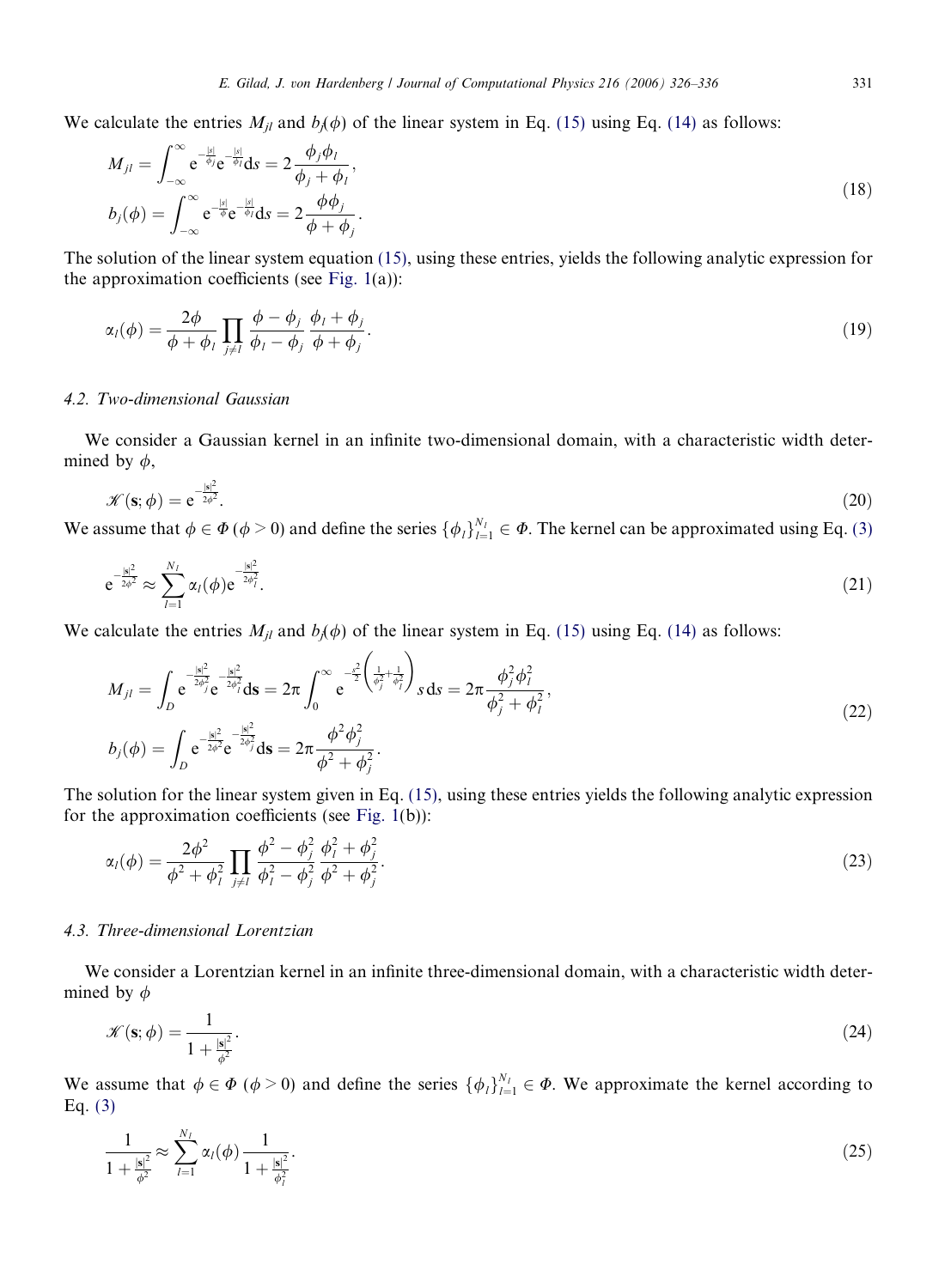<span id="page-6-0"></span>We calculate the entries  $M_{il}$  and  $b_i(\phi)$  of the linear system in Eq. [\(15\)](#page-3-0) using Eq. [\(14\)](#page-3-0) as follows:

$$
M_{jl} = \int_{D} \frac{1}{1 + \frac{|\mathbf{s}|^2}{\phi_j^2}} \frac{1}{1 + \frac{|\mathbf{s}|^2}{\phi_l^2}} d\mathbf{s} = 4\pi \int_{0}^{\infty} \frac{1}{1 + \frac{s^2}{\phi_j^2}} \frac{1}{1 + \frac{s^2}{\phi_l^2}} s^2 ds = \frac{\pi}{2} \frac{\phi_j^2 \phi_l^2}{\phi_j + \phi_l},
$$
  
\n
$$
b_j(\phi) = \int_{D} \frac{1}{1 + \frac{|\mathbf{s}|^2}{\phi_j^2}} \frac{1}{1 + \frac{|\mathbf{s}|^2}{\phi_j^2}} ds = \frac{\pi}{2} \frac{\phi^2 \phi_j^2}{\phi + \phi_j}.
$$
\n(26)

The solution for the linear system given in Eq. [\(15\),](#page-3-0) using the entries calculated in Eq. (26), yields the following analytic expression for the approximation coefficients (see [Fig. 1\(](#page-4-0)c)):

$$
\alpha_l(\phi) = \frac{2\phi^2}{\phi_l(\phi + \phi_l)} \prod_{j \neq l} \frac{\phi - \phi_j}{\phi_l - \phi_j} \frac{\phi_l + \phi_j}{\phi + \phi_j}.
$$
\n(27)

## 5. Accuracy of the approximation

The accuracy which can be achieved with the algorithm described above depends on an appropriate choice of the distribution of  $\{\phi_l\}$  over  $\Phi$  and of the number of basis function  $N_l$ . We illustrate this dependence in the following, by considering separately: (i) the error in approximating the kernel alone using Eq. [\(3\);](#page-1-0) (ii) the error in approximating integrals of the form Eq. [\(1\),](#page-1-0) compared with a direct, brute force, algorithm, in a practical application example.

## 5.1. The error in the kernel approximation

We write the error in the kernel approximation (i.e., Eq. [\(3\)\)](#page-1-0) for an arbitrary  $\phi$  as

$$
e^{2}(\phi;N_{l}) = \frac{\int_{D} \left[ \widetilde{\mathcal{K}}\left(\mathbf{s}, \phi; N_{l}\right) - \mathcal{K}(\mathbf{s}, \phi) \right]^{2} \mathrm{d}\mathbf{s}}{\int_{D} \mathcal{K}(\mathbf{s}, \phi)^{2} \mathrm{d}\mathbf{s}},
$$
\n(28)

where here  $\phi$  is regarded as an argument of the error (not a parameter) and the dependence of the error on the parameter  $N_l$  is explicitly noted. We illustrate the dependence of the error in the kernel approximation on the particular choice of  $\{\phi_l\}$  by fixing  $N_l = 12$  and plotting, in Fig. 2, this error as a function of  $\phi \in \Phi = (0, 1]$ . The errors are shown for (a) one-dimensional Exponential kernel (Eq. [\(17\)\)](#page-4-0) and (b) two-dimensional Gaussian kernel (Eq. [\(21\)\)](#page-5-0) using three different distributions of  $\{\phi_l\}$  over  $\Phi$ .

Fig. 2 illustrates how, for a fixed number of basis functions, an appropriate choice of the series  $\{\phi_l\}$  can lead to a highly accurate approximation of the kernel over a desired range of  $\phi$  values in a given problem.



Fig. 2. Plot of the error in the kernel approximation  $e^2(\phi)$  (Eq. (28)) as a function of  $\phi$ , for (a) one-dimensional Exponential kernel (Eq. [\(17\)](#page-4-0)) and (b) two-dimensional Gaussian kernel (Eq. [\(21\)\)](#page-5-0) using three different distributions of  $\{\phi_l\}$  over the range  $\phi \in (0, 1]$ . In both cases  $N_l = 12$  and the series  $\{\phi_l\}$  is distributed according to:  $\{\phi_l\}_1 \sim 2^{l/2}$ ,  $\{\phi_l\}_2 \sim l$ ,  $\{\phi_l\}_3 \sim l^2$  and normalized such that  $\phi_{N_l} = 1$ . Notice that the error drops to 0 whenever  $\phi = \phi_l$ .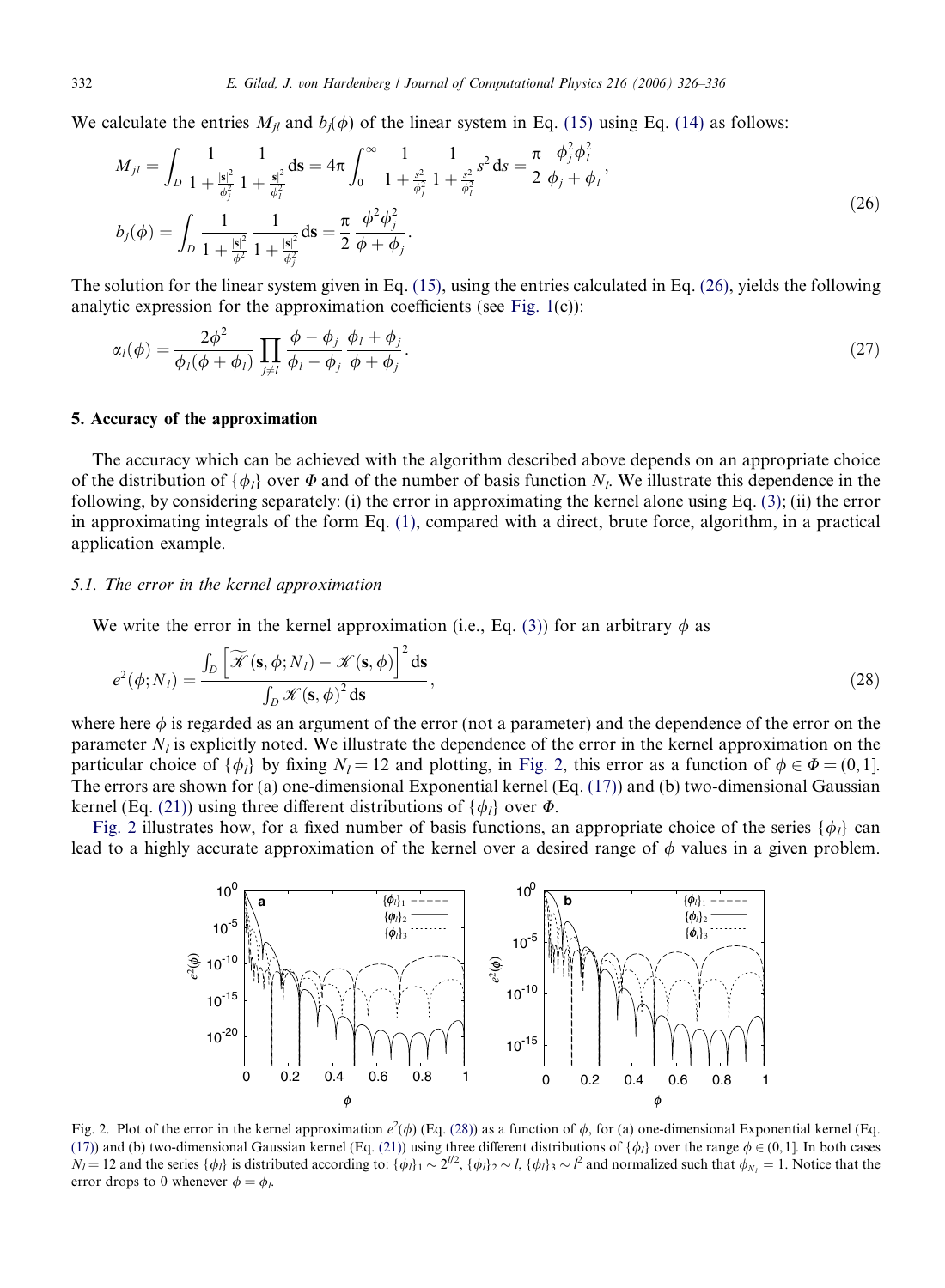<span id="page-7-0"></span>

Fig. 3. Plots of the average error in the kernel approximation (Eq. (29)) as a function of  $N<sub>l</sub>$ , for the cases of (a) one-dimensional Exponential kernel (Eq. [\(17\)](#page-4-0)) and (b) two-dimensional Gaussian kernel (Eq. [\(21\)](#page-5-0)), using the same three distributions of  $\{\phi_i\}$  over  $\Phi$  as described in the caption of [Fig. 2.](#page-6-0) In this figure we used  $\Phi = [0.2, 1]$  for the evaluation of Eq. (29).

Obviously, no universally valid choice of the distribution of  $\{\phi_i\}$  over  $\Phi$  can be given as this depends on the particular distribution of values of  $\phi$  in the problem at hand. In theory, if the distribution of  $\phi$  in the problem were known in advance, it would be possible to define an optimal set of  $\phi_l$  for a given  $N_l$ , but we will not attempt this exercise here.

In order to study the dependence of the kernel approximation accuracy on the number of basis function  $N_l$ , we define an average error in the approximation, averaging Eq. [\(28\)](#page-6-0) over  $\Phi$ 

$$
\bar{e}^{2}(N_{l}) = \frac{\int_{\phi} e^{2}(\phi; N_{l}) d\phi}{\int_{\phi} d\phi}.
$$
\n(29)

Fig. 3 shows plots of this average error as a function of  $N_l$  for the cases of one-dimensional Exponential kernel (Eq. [\(17\)\)](#page-4-0) and two-dimensional Gaussian kernel (Eq. [\(21\)](#page-5-0)), using the three distributions of  $\{\phi_l\}$  described in the caption of [Fig. 2.](#page-6-0) This plot demonstrates the performance of the algorithm, but also the importance of choosing appropriately the distribution  $\phi_i$ : Two of the choices of  $\{\phi_i\}$ , i.e.,  $\{\phi_i\}_2 \sim l$  and  $\{\phi_i\}_3 \sim l^2$  lead to an error which decreases exponentially in a wide range of  $N_l$  whereas in the case  $\{\phi_l\}_1 \sim 2^{l/2}$  the error decreases more rapidly initially, but it reaches quite early a plateau.<sup>2</sup>

### 5.2. The error in the integral approximation

In the following, we explore numerically and in a practical application example, the difference between an approximated integral,  $I(\mathbf{r})$ , computed using the approximation procedure described above, and an integral,  $I(r)$ , computed using an alternative, standard, brute force approach. To this purpose we define an error between the two as

$$
e_I^2(N_I) = \frac{\int_D \left[ \tilde{I}(\mathbf{r}; N_I) - I(\mathbf{r}) \right]^2 d\mathbf{r}}{\int_D I(\mathbf{r})^2 d\mathbf{r}}.
$$
\n(30)

This error is calculated for the case of Eq. [\(1\)](#page-1-0) with a two-dimensional Gaussian kernel and for the three different distributions of  $\{\phi_i\}$  defined above. The field  $\psi(\mathbf{r})$  is taken from [\[17\]](#page-10-0) where it represents a spatial distribution of biomass density and assumes values in the range  $\psi \in [0, 1]$ . The field  $\phi(\mathbf{r})$  in this example repre-

<sup>&</sup>lt;sup>2</sup> For this particular distribution of  $\phi_b$ , the number of values in the range  $\Phi$  saturates for  $N_l > 5$ , with all new values in the sequence being added below the lowest limit of the range  $\Phi$ : While in general we found that in order to have a good approximation it is necessary to include a few  $\phi_l$  values also outside the range of  $\phi$ , in this case these new values have a negligible effect on the accuracy of the approximation.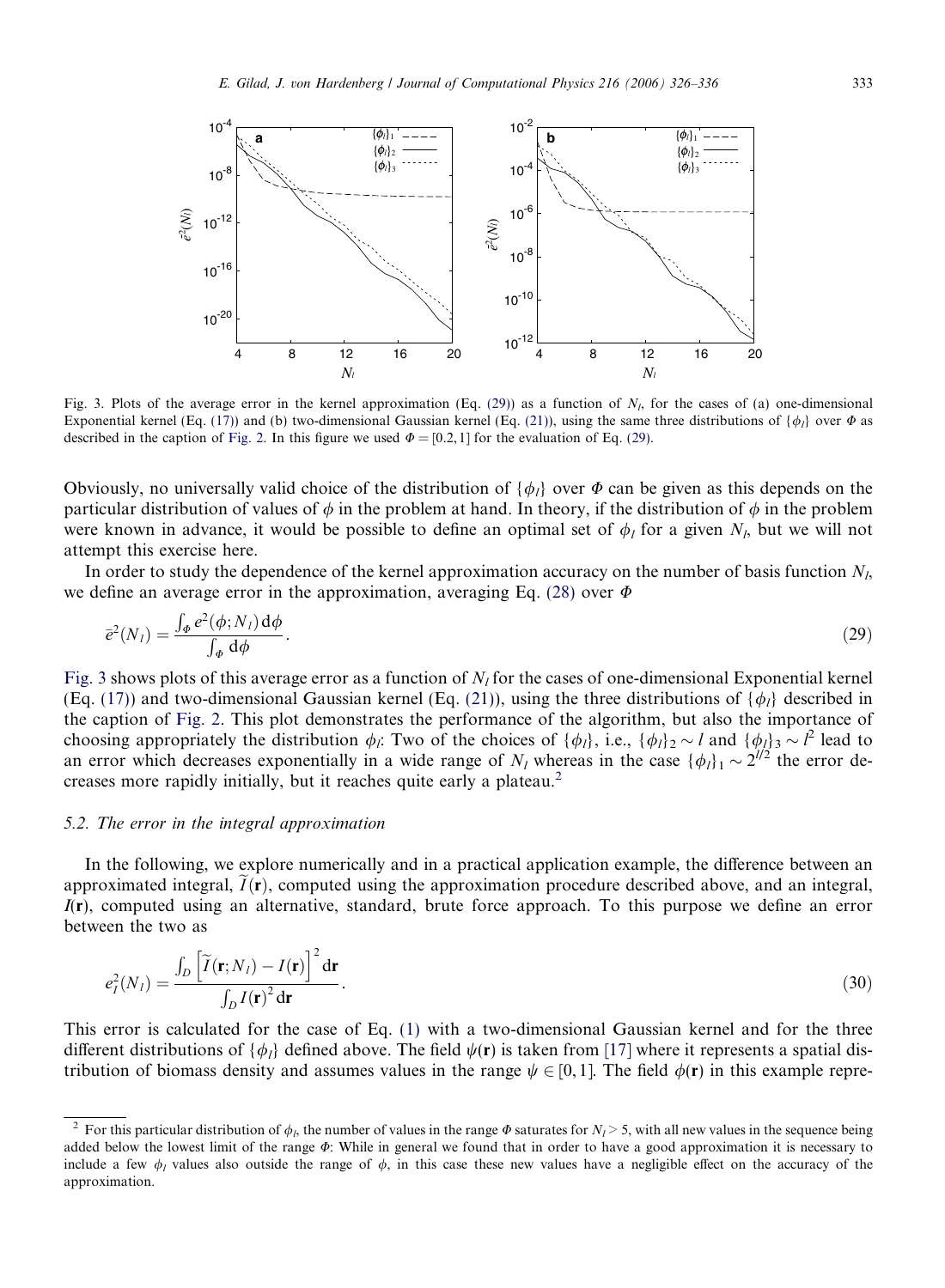<span id="page-8-0"></span>

Fig. 4. Three different spatial patterns of the field  $\psi$ : (a) spots, (b) stripes and (c) gaps and the corresponding error in the integral approximation  $e_l^2(N_l)$  (Eq. [\(30\)](#page-7-0)) as a function of the number of basis functions  $N_l$  (panels (d)–(f)). The field  $\psi(\mathbf{r})$  is taken from [\[17\],](#page-10-0) where it represents the spatial distribution of a biomass density and assumes values over the range  $\psi \in [0, 1]$  (darker shades of gray represent higher biomass density) and  $\phi(\mathbf{r}) = 1 + \psi(\mathbf{r})$ . The error  $e_1^2(N_l)$  is calculated for each spatial pattern of  $\psi$  using a two-dimensional Gaussian kernel and three different distributions of  $\{\phi_l\}$ , defined previously in the caption of [Fig. 2.](#page-6-0)

sents the root length and is a linear function of the biomass according to  $\phi(\mathbf{r})=1+\psi(\mathbf{r})$ , so that  $\phi \in [1,2]$ . We calculate the error defined in Eq. [\(30\)](#page-7-0) for three different spatial patterns of biomass density shown in the upper panels of Fig. 4: (a) spots, (b) stripes and (c) gaps (see also [\[25\]\)](#page-10-0). The domain size of these patterns is  $L = 6$  and the series  $\{\phi_l\}$  are chosen in the range  $\Phi = (0, L]$ , with  $\phi_{N_l} = L$ .

All continuous fields are discretized over a  $128 \times 128$  points grid with periodic boundary conditions. The field  $I(\mathbf{r})$  is calculated according to the approximation algorithm described in Section [2](#page-1-0), while the field  $I(\mathbf{r})$ is calculated using a direct brute-force method of integration, specifically the trapezoidal rule [\[26\],](#page-10-0) as follows:

$$
I(x_i, y_j) = \Delta x \Delta y \sum_{k,l=-N/2}^{N/2} e^{-\frac{[(i-k)\Delta x]^2 + [(j-l)\Delta y]^2}{2\phi(x_k, y_l)^2}} \psi(x_k, y_l), \quad i, j = 1, \dots, N,
$$
\n(31)

where N is the number of grid points in each direction and  $\Delta x = \Delta y = L/N$ . This expression can also be considered simply a discrete version, on a finite grid, of Eq. [\(1\)](#page-1-0) with a Gaussian kernel.

The resulting error is plotted in panels  $(d)$ – $(f)$  in Fig. 4 as a function of the number of basis function used in the approximation,  $N_l$ . Note that for the choices  $\{\phi_l\}_2$  and  $\{\phi_l\}_3$  the error can be made arbitrarily small by choosing a small, finite value of N<sub>l</sub>. The error for the  $\{\phi_l\}_1$  case reaches an asymptotic value as  $N_l \sim 8$ , for reasons similar to those already discussed in footnote [2](#page-7-0) for [Fig. 3](#page-7-0).

To summarize this section, [Figs. 2–4](#page-6-0) show that by tuning correctly both the number of basis functions  $N_l$ and the distribution of the series  $\{\phi_l\}$ , a highly accurate approximation can be achieved for both the kernel function and for the integral itself over the desired range of  $\phi$  values in the problem. Furthermore, only a small number of basis functions  $N_l \ll N$  is enough to achieve good accuracy.

## 6. Numerical performance of the algorithm

We demonstrate the advantage of using the approximation described in this paper by comparing the speed of a numerical implementation of the algorithm with a direct brute force approach (see Eq. (31)). We computed the single processor CPU time needed to perform one integration of integral  $I_1$  on two-dimensional grids, ranging in resolution from  $64 \times 64$  points up to  $1024 \times 1024$  points, using a Gaussian kernel function, with periodic boundary conditions and setting  $N_l = 16$ .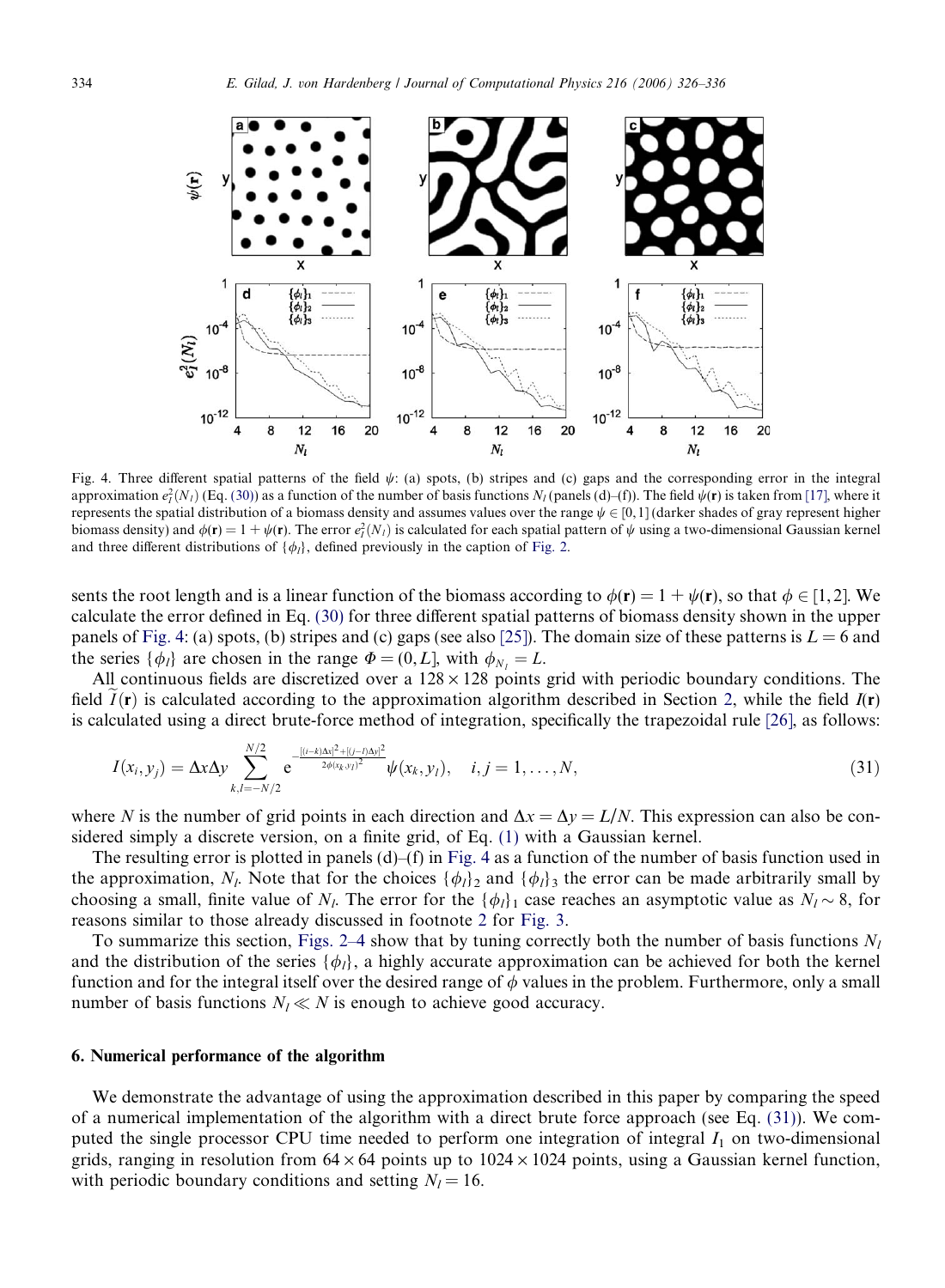<span id="page-9-0"></span>

Fig. 5. (a) CPU user time required to complete a single integral calculation as a function of grid size, using two different algorithms: a direct brute-force algorithm (dashed line) and the approximation algorithm (solid line). (b) CPU user time ratio between the two algorithms obtained as a ratio of the two curves in panel (a). The number of basis functions in these tests is  $N_l = 16$ .

The numerical simulations were run using Fortran implementations of the algorithms, on an SGI-Altix 3700 machine with Intel Itanium2 1.3 GHz processors and 32 GB memory, running 64-bit linux OS [\[27\].](#page-10-0) Intel Compilers [\[28\]](#page-10-0) were used for compilation and the FFTW library [\[29\]](#page-10-0) was used for the Fourier transforms. All simulations used double precision arithmetic.

Fig. 5(a) shows the CPU user time required to complete a single calculation of the integral as a function of the grid size, using both a direct brute-force algorithm (dashed line) and the approximation algorithm (solid line). Fig. 5(b) shows the ratio between these two curves. Note that the speed-up obtained by using the approximation algorithm with respect to the direct brute-force algorithm ranges between  $10^3$  and  $10^5$ , whereas the error in the approximation remains small.

## 7. Conclusions

We have illustrated a method for approximating integrals of the form of Eqs. [\(1\) and \(2\)](#page-1-0) as a linear combination of a small number of convolutions. Good accuracy can be achieved with this method, with pronounced advantages in terms of computational complexity and, thus, speed of integration.

The coefficients required for the approximation can be easily obtained analytically or numerically. We developed analytical solutions for the coefficients and tested the method for decaying Exponential, Gaussian and Lorentzian kernels in one, two and three dimensions respectively; also other kernels, in arbitrary  $\mathscr{D}$ -dimensional domains could be explored.

We believe that the method which we present in this paper can be a useful technique for the numerical integration of nonlocal PDE's and of integro-differential problems containing convolution integrals with space and time variant kernels, given its efficient trade-off between speed and accuracy.

## References

- [1] J.W. Cooley, O.W. Tukey, An algorithm for the machine calculation of complex Fourier series, Math. Comput. 19 (1965) 297–301.
- [2] H.J. Nussbaumer, Fast Fourier Transform and Convolution Algorithms, Springer, New York, 1982.
- [3] E.O. Brigham, The Fast Fourier Transform, Prentice-Hall, Englewood Cliffs, NJ, 1974.
- [4] F. Bagnoli, M. Bezzi, Speciation as pattern formation by competition in a smooth fitness landscape, Phys. Rev. Lett. 79 (1997) 3302– 3305.
- [5] A. Mogilner, L. Edelstein-Keshet, A non-local model for a swarm, J. Math. Biol. 38 (1999) 534–570.
- [6] C. Topaz, A. Bertozzi, Swarming patterns in a two dimensional kinematic model for biological groups, SIAM J. Appl. Math. 65 (1) (2004) 152–174.
- [7] M.A. Fuentes, M.N. Kuperman, V.M. Kenkre, Non-local interaction effects on pattern formation in population dynamics, Phys. Rev. Lett. 91 (2003) 158104-1–158104-4.